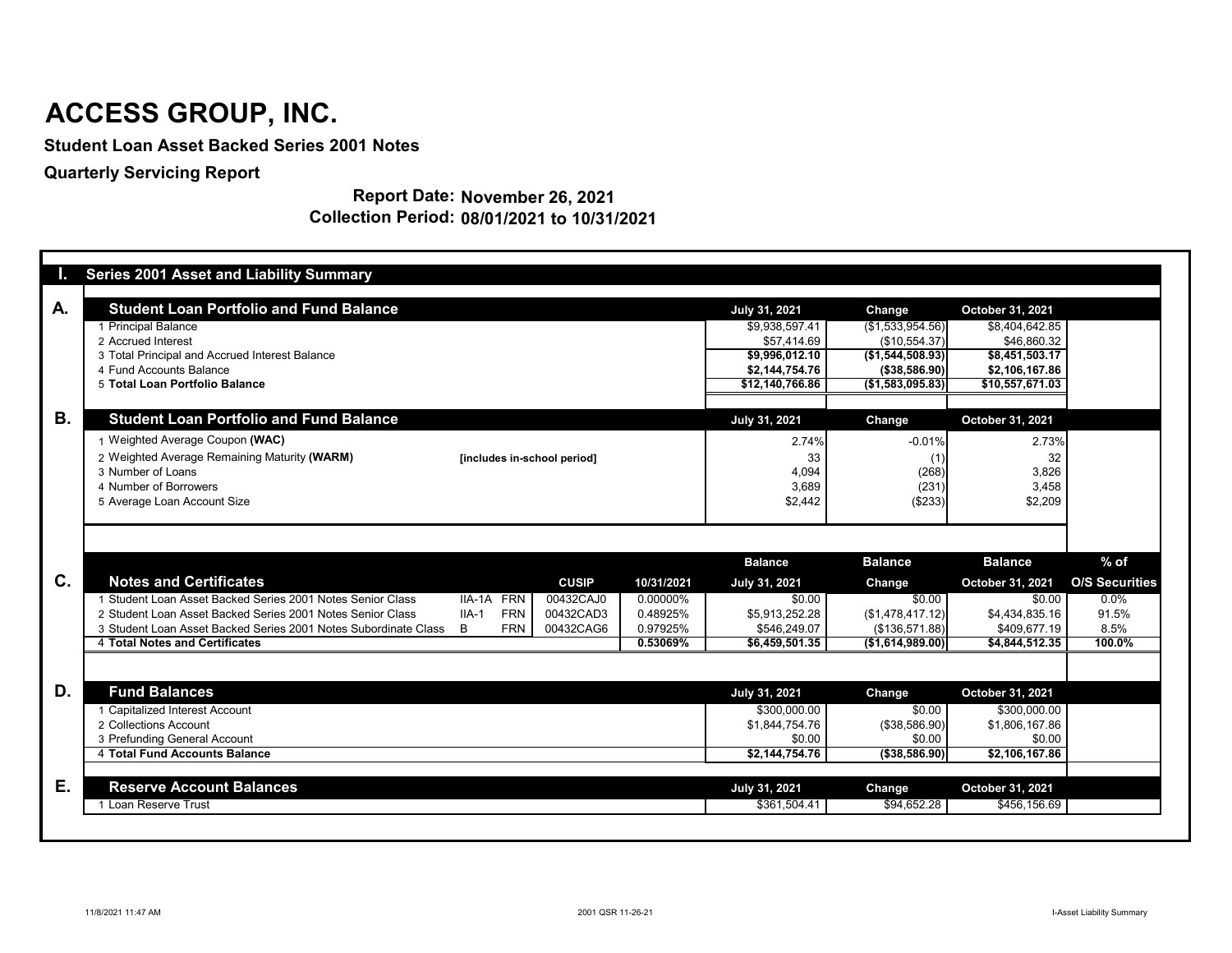#### **Student Loan Asset Backed Series 2001 Notes**

### **Quarterly Servicing Report**

#### **November 26, 2021 Report Date: 08/01/2021 to 10/31/2021 Collection Period:**

| Ш.             | <b>Series 2001 Transactions and Accruals</b>            |                  |                  |
|----------------|---------------------------------------------------------|------------------|------------------|
|                |                                                         |                  |                  |
| А.             | <b>Student Loan Cash Principal Activity</b>             | October 31, 2021 |                  |
|                | <b>Borrower Payments - Total</b><br>-1                  |                  | (\$1,511,195.47) |
|                | <b>Claim Payments</b><br>2                              |                  | \$0.00           |
|                | <b>Refunds</b><br>3                                     |                  | \$0.00           |
|                | <b>Reversals</b><br>4                                   |                  | \$0.00           |
|                | 5a New Acquisitions - Principal                         | \$0.00           |                  |
|                | 5b Cancellations - Principal                            | \$0.00           |                  |
|                | 5c New Acquisitions - Sale Transfers                    | \$0.00           |                  |
|                | 5d New Acquisitions - Repurchases                       | \$0.00           |                  |
|                | New Acquisitions - Total<br>5                           |                  | \$0.00           |
|                | <b>Total Cash Principal Activity</b><br>6               |                  | (\$1,511,195.47) |
|                |                                                         |                  |                  |
| Β.             | <b>Student Loan Non-Cash Principal Activity</b>         |                  |                  |
|                | <b>Capitalized Interest</b><br>$\mathbf 1$              |                  | \$3,752.14       |
|                | New Acquisitions/Cancellations - Fees<br>$\overline{2}$ |                  | \$0.00           |
|                | <b>Capitalized Guarantee Fees</b><br>3                  |                  | \$0.00           |
|                | 4a Small Balance and Other Adjustments                  | (\$1,823.83)     |                  |
|                | 4b Adjustments - Write-offs                             | (\$24,687.40)    |                  |
|                | <b>Total Adjustments</b><br>4                           |                  | (\$26,511.23)    |
|                | <b>Total Non-Cash Principal Activity</b><br>5           |                  | (\$22,759.09)    |
| $\mathbf{C}$ . |                                                         |                  |                  |
|                | <b>Total Student Loan Principal Activity</b>            |                  | (\$1,533,954.56) |
|                |                                                         |                  |                  |
| D.             | <b>Student Loan Cash Interest Activity</b>              |                  |                  |
|                | <b>Borrower Payments - Total</b><br>-1                  |                  | (\$72,585.70)    |
|                | <b>Claim Payments</b><br>$\overline{2}$                 |                  | \$0.00           |
|                | 3a New Acquisitions - Sale Transfers                    | \$0.00           |                  |
|                | 3b New Acquisitions - Repurchases                       | \$0.00           |                  |
|                | <b>New Acquisitions</b><br>3                            |                  | \$0.00           |
|                | <b>Other Adjustments</b><br>4                           |                  | \$0.00           |
|                | <b>Total Cash Interest Activity</b><br>5                |                  | (\$72,585.70)    |
|                |                                                         |                  |                  |
| Е.             | <b>Student Loan Non-Cash Interest Activity</b>          |                  |                  |
|                | <b>Borrower Accruals</b><br>1                           |                  | 63,381.65        |
|                | <b>Capitalized Interest</b><br>2                        |                  | (\$3,752.14)     |
|                | 3a Small Balance and Other Adjustments                  | (\$721.54)       |                  |
|                | 3b Adjustments - Write-offs                             | (\$747.69)       |                  |
|                | <b>Total Adjustments</b><br>3                           |                  | (\$1,469.23)     |
|                | Fee Accruals<br>4                                       |                  | \$3,871.05       |
|                | <b>Total Non-Cash Interest Activity</b><br>5            |                  | \$62,031.33      |
|                |                                                         |                  |                  |
| F.             | <b>Total Student Loan Interest Activity</b>             |                  | (\$10,554.37)    |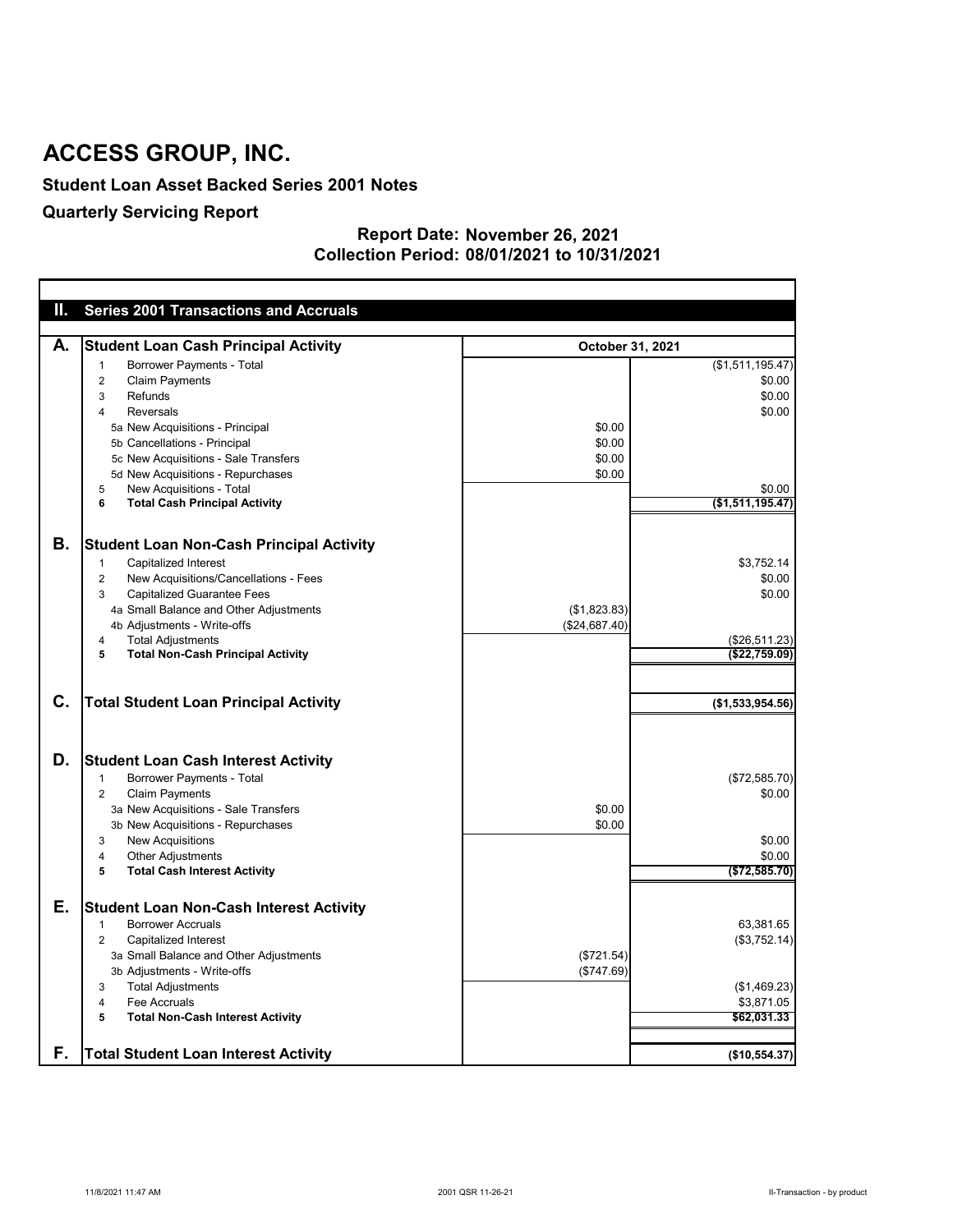**Student Loan Asset Backed Series 2001 Notes**

**Quarterly Servicing Report**

|           | III. Series 2001 Collection Fund Activity                                                 |                  |                                   |                                       |
|-----------|-------------------------------------------------------------------------------------------|------------------|-----------------------------------|---------------------------------------|
| A.        | <b>Collection Fund</b>                                                                    | October 31, 2021 |                                   |                                       |
|           | 1 Beginning Balance                                                                       | \$1,656,551.65   |                                   |                                       |
|           | 2 Transfers to Other Funds                                                                | (\$1,656,551.65) |                                   |                                       |
|           | 3 Payments Received                                                                       | \$1,592,386.32   |                                   |                                       |
|           | 4 Payments Due                                                                            | \$0.00           |                                   |                                       |
|           | 5 Guarantee Fee Payment to Loan Reserve Trust                                             | \$0.00           |                                   |                                       |
|           | 6 Guarantee Payments of Principal                                                         | \$22,320.47      |                                   |                                       |
|           | 7 Guarantee Payments of Interest                                                          | \$556.54         |                                   |                                       |
|           | 8 Misc. Payments Received/Due                                                             | \$0.00           |                                   |                                       |
|           | 9 Sale Proceeds/Repurchases                                                               | \$0.00           |                                   |                                       |
|           | 10 Earnings                                                                               | \$20.91          |                                   |                                       |
|           | 11 Recoveries                                                                             | \$11,285.66      |                                   |                                       |
|           | 12 Counterparty Swap Payments                                                             | \$0.00           |                                   |                                       |
|           | 13 Transfers from Other Funds                                                             | \$0.00           |                                   |                                       |
|           | 14 Ending Balance                                                                         | \$1,626,569.90   |                                   |                                       |
|           |                                                                                           |                  |                                   |                                       |
| <b>B.</b> | <b>Required Payments Under Waterfall</b>                                                  | <b>Payment</b>   | <b>Distribute from Collection</b> | <b>Transfer/Used from Other Funds</b> |
|           | 1a Administrative Allowance                                                               | \$24,846.49      | \$24,846.49                       | \$0.00                                |
|           | 1b Trustee Fees                                                                           | \$3,750.00       | \$3,750.00                        | \$0.00                                |
|           | 2 Payment of Interest Distribution Amount on Senior Notes or Senior Obligations           | \$5,605.17       | \$5,605.17                        | \$0.00                                |
|           | 3 Payment of Guarantee Fee due to Loan Reserve Trust                                      | \$0.00           | \$0.00                            | \$0.00                                |
|           | 4 Payment of Interest Distribution Amount on Subordinate Note                             | \$1,036.37       | \$1,036.37                        | \$0.00                                |
|           | 5a Payment of Principal Distribution Amount on Senior Notes or Senior Obligations         | \$1,456,760.56   | \$1,456,760.56                    | \$0.00                                |
|           | 5b Payment of Principal Distribution Amount on Subordinate note (if no trigger in effect) | \$134,571.31     | \$134,571.31                      | \$0.00                                |
|           | 6 Payment to Group I to cover insufficient funding for clauses 1 thru 4                   | \$0.00           | \$0.00                            | \$0.00                                |
|           | 7 Payment of Interest due Subordinate Note (Note Interest Trigger in effect)              | \$0.00           | \$0.00                            | \$0.00                                |
|           | 8 Payment to Group I to cover insufficient funding for interest due Subordinate note      | \$0.00           | \$0.00                            | \$0.00                                |
|           | 9 Excess to Access Group, Inc.                                                            | \$0.00           | \$0.00                            | \$0.00                                |
|           | <b>Total Payments</b>                                                                     | \$1,626,569.90   | \$1,626,569.90                    | \$0.00                                |
|           |                                                                                           |                  |                                   |                                       |

| nsfer/Used from Other Funds |                  |
|-----------------------------|------------------|
|                             | \$0.00           |
|                             | \$0.00           |
|                             | \$0.00           |
|                             | \$0.00           |
|                             | \$0.00           |
|                             | \$0.00           |
|                             | \$0.00           |
|                             | \$0.00           |
|                             | \$0.00           |
|                             | \$0.00<br>\$0.00 |
|                             | \$0.00           |
|                             |                  |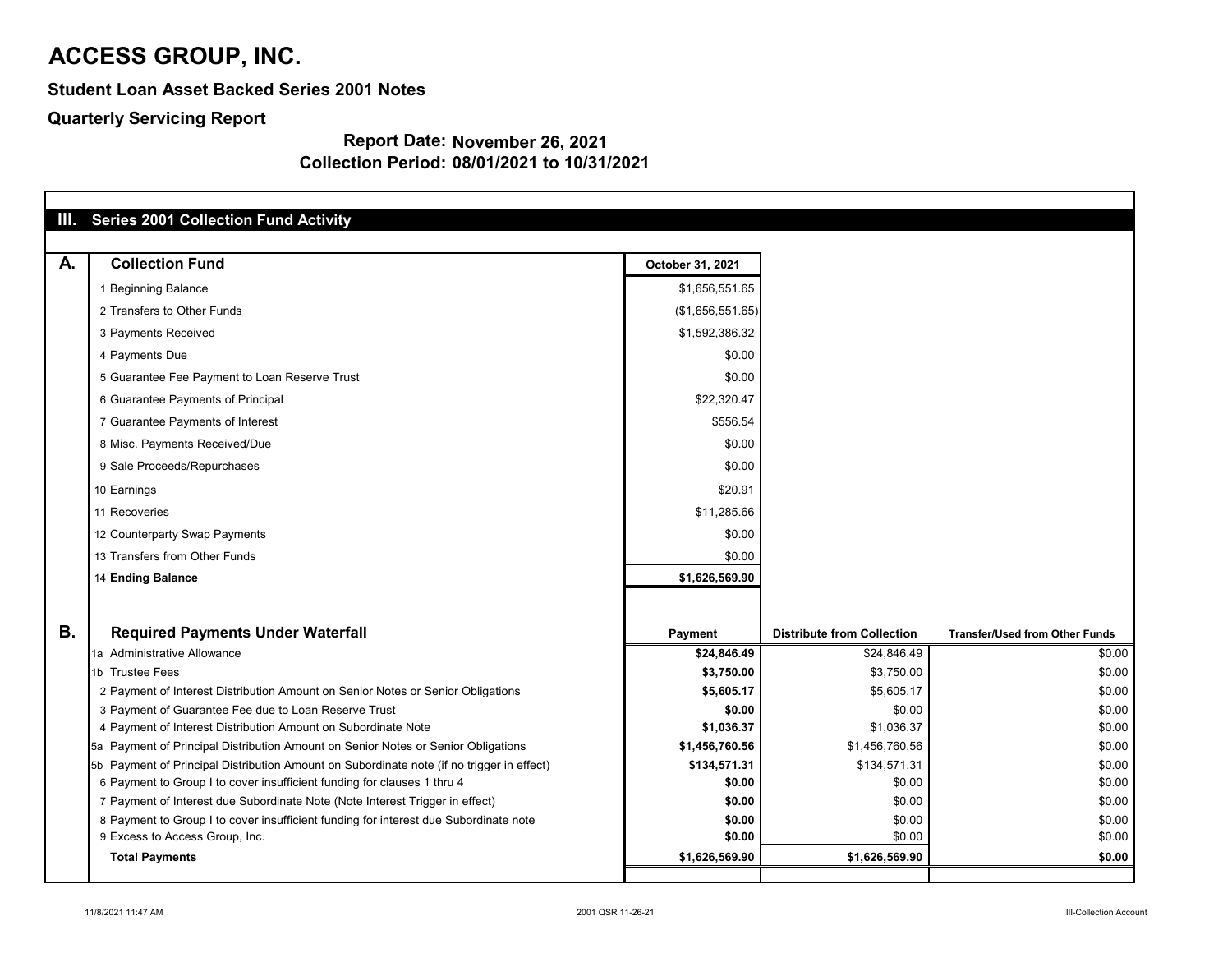**Student Loan Asset Backed Series 2001 Notes**

**Quarterly Servicing Report**

| IV.       |               | Series 2001 Notes Waterfall for Distributions                                                                                                                                                                                                                                                                                                    |                                                  |                        |                     |
|-----------|---------------|--------------------------------------------------------------------------------------------------------------------------------------------------------------------------------------------------------------------------------------------------------------------------------------------------------------------------------------------------|--------------------------------------------------|------------------------|---------------------|
|           |               |                                                                                                                                                                                                                                                                                                                                                  |                                                  | Remaining              | <b>CAPI Account</b> |
|           |               |                                                                                                                                                                                                                                                                                                                                                  |                                                  | <b>Funds Balance</b>   | <b>Used</b>         |
| A.        |               | <b>Total Available Funds (Collection Fund Account)</b>                                                                                                                                                                                                                                                                                           | \$1,626,569.90                                   | \$1,626,569.90         | \$0.00              |
| <b>B.</b> | <b>First</b>  | <b>Administration Funds</b>                                                                                                                                                                                                                                                                                                                      | \$28,596.49                                      | \$1,597,973.41         | \$0.00              |
| C.        | Second        | Payment of Interest Distribution Amount on Senior Notes or Senior Obligations:<br>1 Student Loan Asset Backed Series 2001 Notes Senior Class IIA-1 [FRN]                                                                                                                                                                                         | \$5,605.17                                       | \$1,592,368.24         | \$0.00              |
|           |               | 2 Student Loan Asset Backed Series 2001 Notes Senior Class IIA-1A [FRN]<br>3 Total Interest Distribution on Senior Notes or Obligations:                                                                                                                                                                                                         | \$0.00<br>\$5,605.17                             | \$1,592,368.24         | \$0.00              |
|           |               |                                                                                                                                                                                                                                                                                                                                                  |                                                  |                        |                     |
| D.        | <b>Third</b>  | <b>Payment of Guarantee Fees</b>                                                                                                                                                                                                                                                                                                                 | \$0.00                                           | \$1,592,368.24         | \$0.00              |
| Ε.        | <b>Fourth</b> | <b>Payment of Interest Distribution Amount on Subordinate Note</b>                                                                                                                                                                                                                                                                               |                                                  |                        |                     |
|           |               | 1 Student Loan Asset Backed Series 2001 Notes Subordinate Class IIB [FRN]<br>Total Interest Distribution Amount on Subordinate Note                                                                                                                                                                                                              | \$1,036.37<br>\$1,036.37                         | \$1,591,331.87         | \$0.00              |
| F.        | <b>Fifth</b>  | <b>Payment of Principal Distribution Amount on Senior Notes or Other Obligations</b><br>1 Payment of Principal Distribution Amount on Senior Notes or Senior Obligations<br>2 Payment of Principal Distribution Amount on Subordinate Note (if no trigger in effect)<br>Total Principal Distribution Amount on Senior Notes or Other Obligations | \$1,456,760.56<br>\$134,571.31<br>\$1,591,331.87 | \$134,571.31<br>\$0.00 | \$0.00<br>\$0.00    |
| G.        | <b>Sixth</b>  | Payment to Group I to cover insufficient funding for clauses 1 thru 4                                                                                                                                                                                                                                                                            | \$0.00                                           | \$0.00                 | \$0.00              |
| Н.        |               | Seventh   Payment of Interest due Subordinate Note (Note Interest Trigger in effect)                                                                                                                                                                                                                                                             | \$0.00                                           | \$0.00                 | \$0.00              |
| I.        | Eighth        | Payment to Group I to cover insufficient funding for interest due Subordinate note                                                                                                                                                                                                                                                               | \$0.00                                           | \$0.00                 | \$0.00              |
| J.        | <b>Ninth</b>  | Excess to Access Group, Inc.                                                                                                                                                                                                                                                                                                                     | \$0.00                                           | \$0.00                 | \$0.00              |
|           |               |                                                                                                                                                                                                                                                                                                                                                  |                                                  |                        |                     |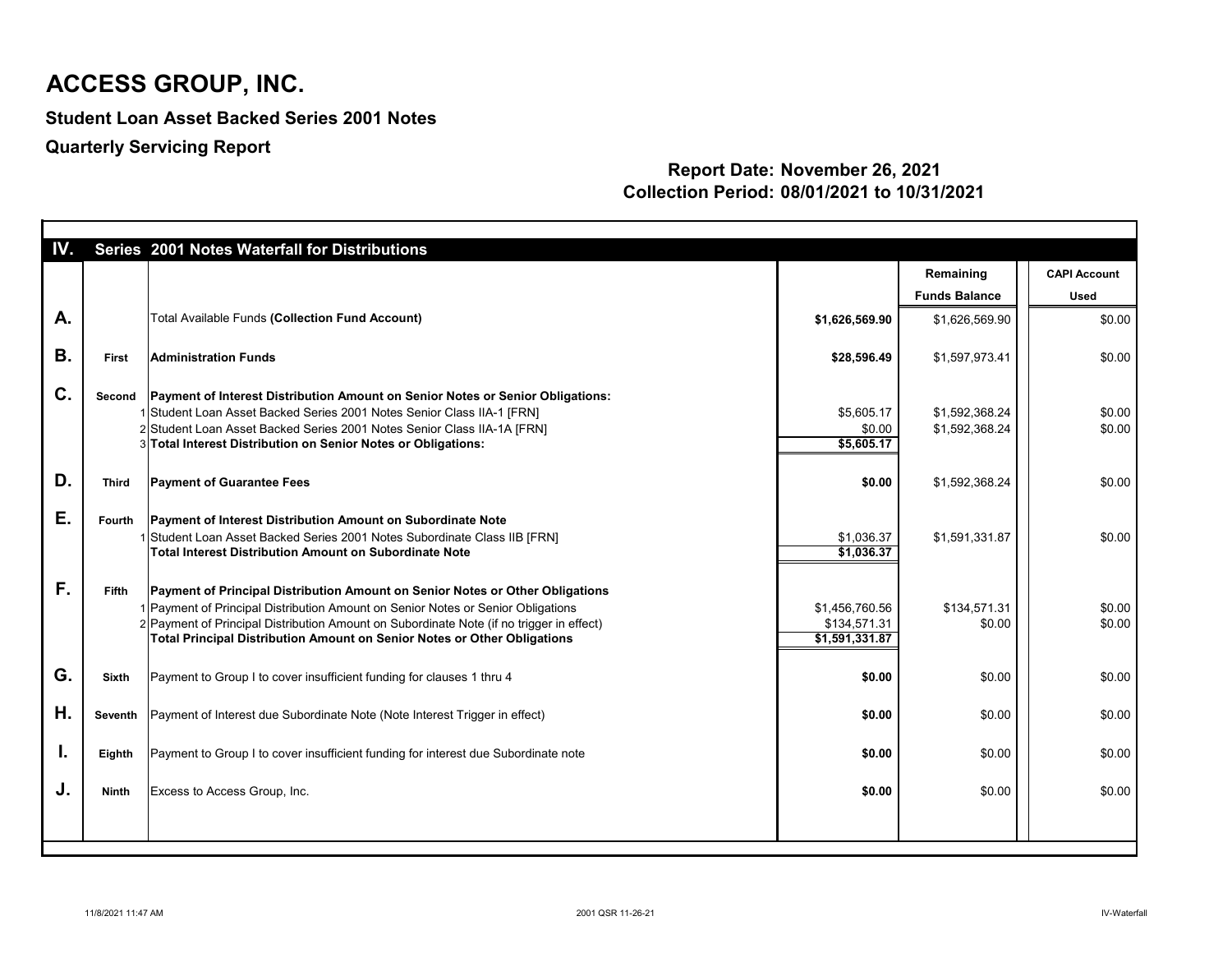**Student Loan Asset Backed Series 2001 Notes**

**Quarterly Servicing Report**

|  |  | V. SERIES 2001 PORTFOLIO CHARACTERISTICS BY LOAN TYPE |
|--|--|-------------------------------------------------------|
|  |  |                                                       |
|  |  |                                                       |

|           |                                                                                                          | <b>Number</b>  | <b>Dollar</b>                    | $%$ of                  |
|-----------|----------------------------------------------------------------------------------------------------------|----------------|----------------------------------|-------------------------|
| А.        | <b>Loan Type Distribution:</b>                                                                           | of Loans       | \$ Amount                        | <b>Portfolio</b>        |
|           | 1 Bar Exam                                                                                               | 359            | \$178,020.37                     | 2.12%                   |
|           | 2 Business Access                                                                                        | 38             | \$54,416.81                      | 0.65%                   |
|           | 3 Continuing Education                                                                                   |                | \$2,218.88                       | 0.03%                   |
|           | 4 Dental Access                                                                                          | 68             | \$220,332.64                     | 2.62%                   |
|           | 5 Graduate Access                                                                                        | 109            | \$274,736.77                     | 3.27%                   |
|           | 6 Health Access                                                                                          | 86             | \$208,263.86                     | 2.48%                   |
|           | 7 International                                                                                          | 7              | \$143,114.45                     | 1.70%                   |
|           | 8 Law Access                                                                                             | 3,046          | \$6,996,047.81                   | 83.24%                  |
|           | 9 Medical Access                                                                                         | 50             | \$184,729.74                     | 2.20%                   |
|           | 10 Residency                                                                                             | 62             | \$142,761.52                     | 1.70%                   |
|           | 11 Total By Loan Type Distribution                                                                       | 3,826          | \$8,404,642.85                   | 100.00%                 |
| <b>B.</b> | <b>Borrower Status Distribution:</b><br>1 In-School<br>2 Grace<br>3 Deferment                            | 0<br>$\Omega$  | \$9,478.00<br>\$0.00<br>\$0.00   | 0.11%<br>0.00%<br>0.00% |
|           | 4 Forbearance                                                                                            | 18             | \$67,746.37                      | 0.81%                   |
|           | 5 Repayment                                                                                              | 3,802          | \$8,296,255.47                   | 98.71%                  |
|           | 6 Interim Charge-Offs                                                                                    | 5              | \$31,163.01                      | 0.37%                   |
|           | 7 Total By Borrower Status Distribution                                                                  | 3,826          | \$8,404,642.85                   | 100.00%                 |
| C.        | <b>School Type Distribution:</b><br>1 Graduate/First Professional<br>2 Total By School Type Distribution | 3,826<br>3,826 | \$8,404,642.85<br>\$8,404,642.85 | 100.00%<br>100.00%      |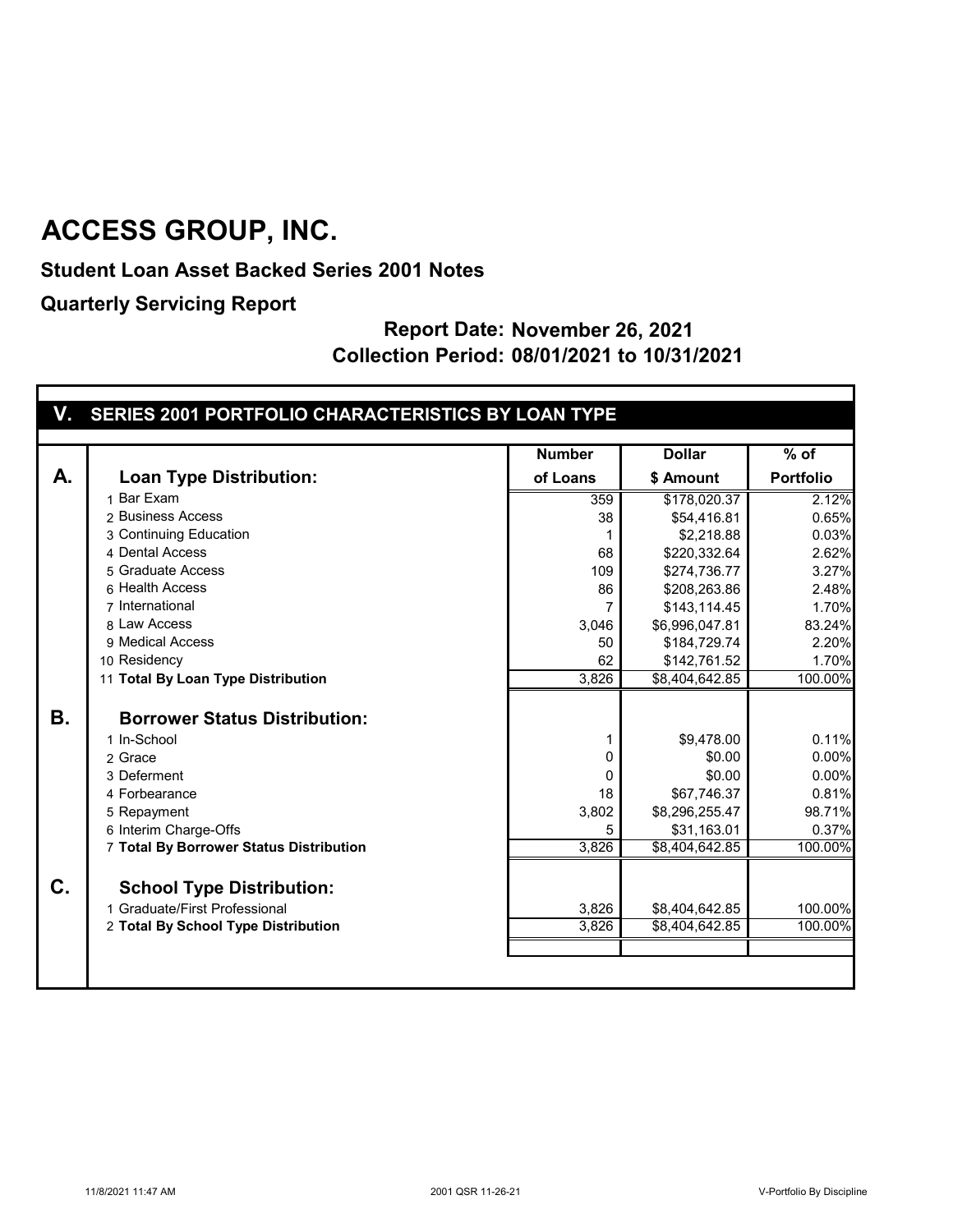#### **Student Loan Asset Backed Series 2001 Notes**

#### **Quarterly Servicing Report**

| VI. SERIES 2001 NOTES TRIGGER AND STEPDOWN                                                                                                                                                                                                                                                                                                                                                                                                                   |                                                                                                   |
|--------------------------------------------------------------------------------------------------------------------------------------------------------------------------------------------------------------------------------------------------------------------------------------------------------------------------------------------------------------------------------------------------------------------------------------------------------------|---------------------------------------------------------------------------------------------------|
|                                                                                                                                                                                                                                                                                                                                                                                                                                                              |                                                                                                   |
| <b>Subordinate Note Interest Trigger</b>                                                                                                                                                                                                                                                                                                                                                                                                                     | Triggered?                                                                                        |
| In effect from Prior Quarter? (Yes = Triggered, No = Not Triggered)                                                                                                                                                                                                                                                                                                                                                                                          | <b>NO</b>                                                                                         |
| <b>Total Notes Remaining</b>                                                                                                                                                                                                                                                                                                                                                                                                                                 | (\$4,844,512.35)                                                                                  |
| Add Aggregate Principal Balance Balance                                                                                                                                                                                                                                                                                                                                                                                                                      | \$8,404,642.85                                                                                    |
| Add Borrower Interest to be Capitalized                                                                                                                                                                                                                                                                                                                                                                                                                      | \$10,651.54                                                                                       |
| Add Prefunding Account Balance                                                                                                                                                                                                                                                                                                                                                                                                                               | \$0.00                                                                                            |
| Add Total Note Principal Payment Per Waterfall                                                                                                                                                                                                                                                                                                                                                                                                               | \$1,591,331.87                                                                                    |
| Add Capitalized Interest Account as of Current Distribution Date                                                                                                                                                                                                                                                                                                                                                                                             | \$300,000.00                                                                                      |
| Over / (Under) collateralization                                                                                                                                                                                                                                                                                                                                                                                                                             | \$5,462,113.91                                                                                    |
| Does Sub Note Trigger remain in effect after this Quarterly Distribution?                                                                                                                                                                                                                                                                                                                                                                                    | <b>NO</b>                                                                                         |
| Senior Notes Remaining                                                                                                                                                                                                                                                                                                                                                                                                                                       | (\$4,434,835.16)                                                                                  |
| Add Aggregate Principal Balance Balance                                                                                                                                                                                                                                                                                                                                                                                                                      | $\overline{$8,404,642.85}$                                                                        |
| Add Borrower Interest to be Capitalized                                                                                                                                                                                                                                                                                                                                                                                                                      | \$10,651.54                                                                                       |
| Add Prefunding Account Balance                                                                                                                                                                                                                                                                                                                                                                                                                               | \$0.00                                                                                            |
| Add Senior Note Principal Payment Per Waterfall                                                                                                                                                                                                                                                                                                                                                                                                              | \$1,456,760.56                                                                                    |
| Add Capitalized Interest Account as of Current Distribution Date                                                                                                                                                                                                                                                                                                                                                                                             | \$300,000.00                                                                                      |
| Over / (Under) collateralization                                                                                                                                                                                                                                                                                                                                                                                                                             | \$5,737,219.79                                                                                    |
| Is Sub Note Interest Trigger in effect?                                                                                                                                                                                                                                                                                                                                                                                                                      | <b>NO</b>                                                                                         |
| <b>Step Down Date</b>                                                                                                                                                                                                                                                                                                                                                                                                                                        | Triggered?                                                                                        |
| If Senior Notes are \$0 (Yes = Triggered, No = Not Triggered)                                                                                                                                                                                                                                                                                                                                                                                                | <b>NO</b>                                                                                         |
| Fifth Anniversary achieved? (Yes = Triggered, No = Not Triggered)                                                                                                                                                                                                                                                                                                                                                                                            | <b>YES</b>                                                                                        |
| Step Down Date in Effect? (Yes = Triggered, No = Not Triggered)                                                                                                                                                                                                                                                                                                                                                                                              | <b>YES</b>                                                                                        |
| <b>Cumulative Default Ratio Trigger</b><br><b>Actual Cumulative Default Ratio</b><br>Cumulative default ratio trigger<br>Cumulative default ratio exceeded (Yes = Triggered, No = Not Triggered)<br><b>Subordinate Note Principal Trigger</b><br>Subordinate Note Interest Trigger Occurred? (Yes = Triggered, No = Not Triggered)<br>Cumulative Default Trigger Occurred? (Yes = Triggered, No = Not Triggered)<br>Is Sub Note Principal Trigger in effect? | 13.72%<br>Triggered if > 17.00%<br><b>NO</b><br>Triggered?<br><b>NO</b><br><b>NO</b><br><b>NO</b> |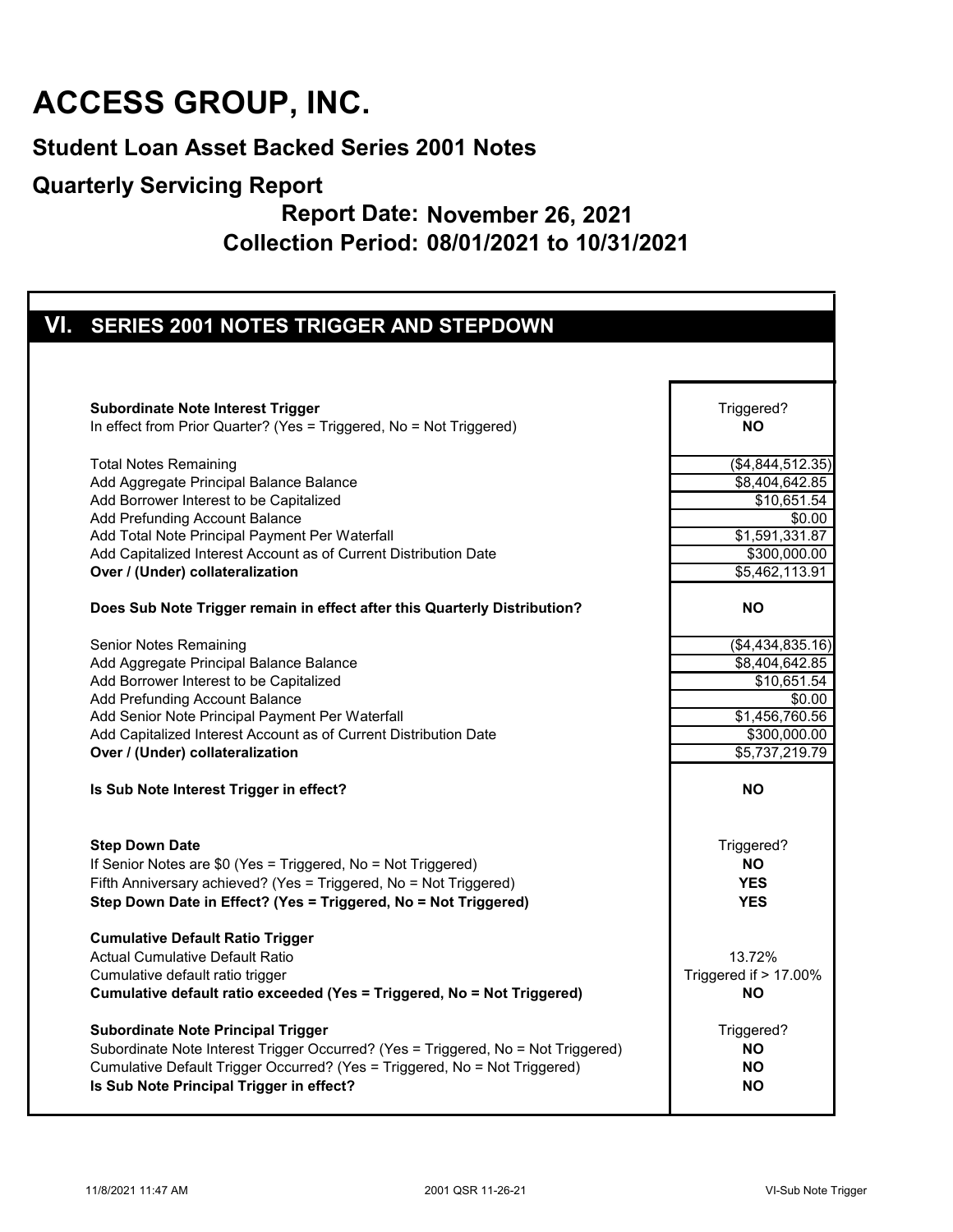#### **Student Loan Asset Backed Series 2001 Notes**

#### **Quarterly Servicing Report**

| Series 2001 Notes Portfolio Summary Report                                                                                                                                                                                 |                                                                            |
|----------------------------------------------------------------------------------------------------------------------------------------------------------------------------------------------------------------------------|----------------------------------------------------------------------------|
|                                                                                                                                                                                                                            |                                                                            |
| 1 ABS Notes Outstanding                                                                                                                                                                                                    | \$4,844,512                                                                |
| 1 Total Principal Balance<br>2 Total Fund Accounts Balance                                                                                                                                                                 | \$8,404,643<br>\$2,106,168<br>\$8,451,503                                  |
| 4 Number of Loans<br>5 Number of Borrowers                                                                                                                                                                                 | 3,826<br>3,458                                                             |
| 1 Borrower Payments- Principal<br>2 Borrower Payments- Interest                                                                                                                                                            | \$1,511,195<br>\$72,586                                                    |
| 1 Necessary Funds Transfer to Meet Obligations<br>2 Administration Fees<br>3 Cash Release to Access Group, Inc.                                                                                                            | \$0<br>\$24,846<br>\$0                                                     |
| 1 Loan Reserve Trust<br>2 Weighted Average Coupon (WAC)<br>3 Weighted Average Remaining Maturity (WARM)                                                                                                                    | \$456,157<br>2.73%<br>32                                                   |
| 1 Senior Notes Outstanding<br>2 Subordinate Notes Outstanding<br>3 Senior Notes Principal Distribution<br>4 Subordinate Notes Principal Distribution<br>5 Senior Asset Percentage<br>6 Senior Subordinate Asset Percentage | \$4,434,835<br>\$409,677<br>\$1,478,417<br>\$136,572<br>238.03%<br>217.90% |
|                                                                                                                                                                                                                            | 3 Total Principal and Accrued Interest Balance                             |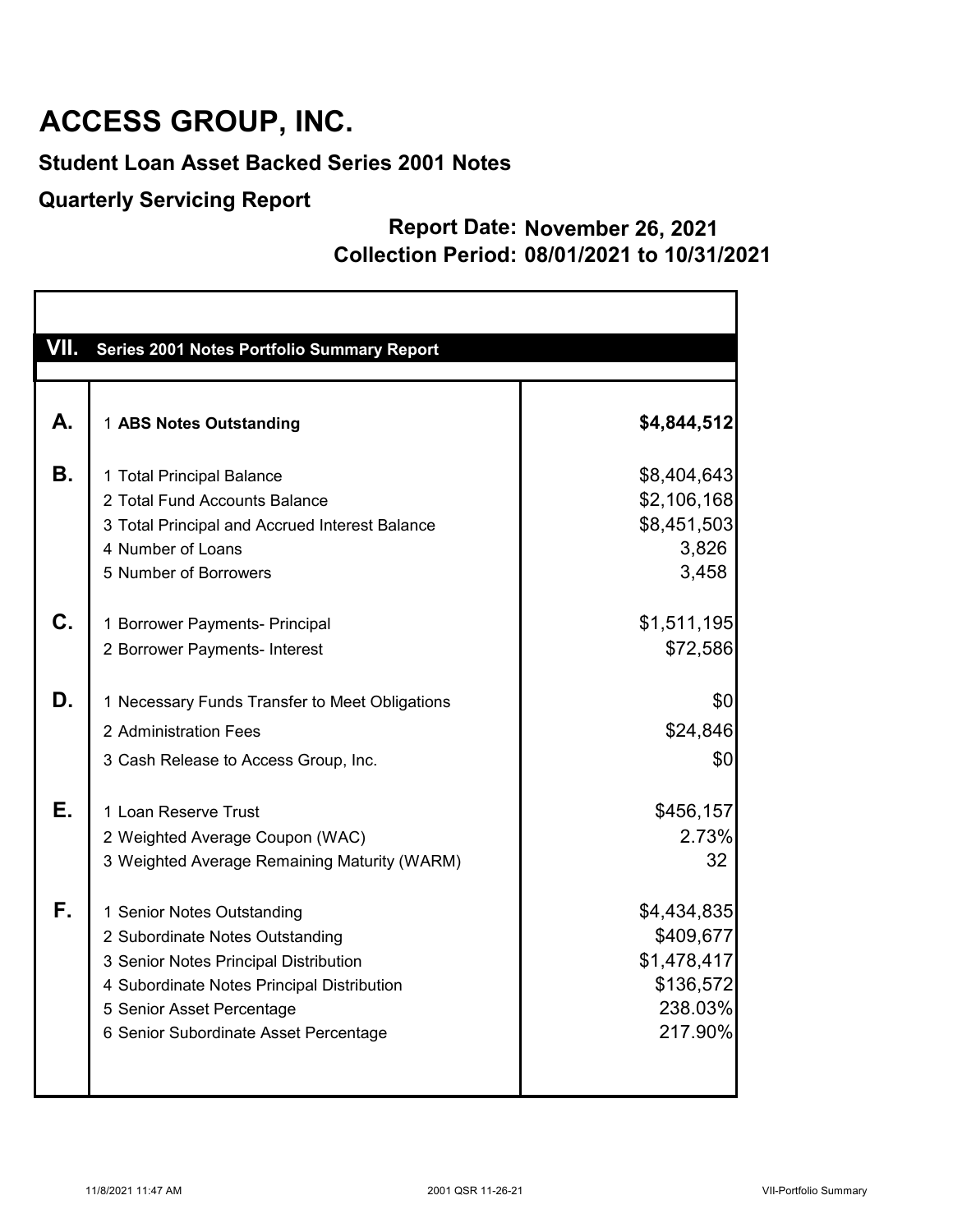**Student Loan Asset Backed Series 2001 Notes**

**Quarterly Servicing Report**

**Report Date: November 26, 2021**

**Collection Period: 08/01/2021 to 10/31/2021**

|           | VIII. Series 2001 Portfolio Status By Loan Type  |             |                              |                |  |  |  |  |
|-----------|--------------------------------------------------|-------------|------------------------------|----------------|--|--|--|--|
|           | <b>Status</b>                                    | # of Loans  | Amount (\$)                  | Percentage (%) |  |  |  |  |
|           | <b>INTERIM:</b>                                  |             | <b>Includes Accrued Int.</b> |                |  |  |  |  |
| А.        | In-School                                        |             |                              |                |  |  |  |  |
|           | Current                                          | 1           | \$18,387.40                  | 0.22%          |  |  |  |  |
| <b>B.</b> | <b>Grace</b>                                     |             |                              |                |  |  |  |  |
|           | Current                                          | 0           | \$0.00                       | 0.00%          |  |  |  |  |
| C.        | <b>TOTAL INTERIM</b>                             | $\mathbf 1$ | \$18,387.40                  | 0.22%          |  |  |  |  |
| D.        | <b>REPAYMENT:</b>                                |             |                              |                |  |  |  |  |
|           | <b>Active</b>                                    |             |                              |                |  |  |  |  |
|           | Current                                          | 3,416       | \$7,169,219.59               | 84.83%         |  |  |  |  |
|           | 1-29 Days Delinquent<br>30-59 Days Delinquent    | 269<br>64   | \$713,318.40<br>\$258,097.98 | 8.44%<br>3.05% |  |  |  |  |
|           | 60-89 Days Delinquent                            | 18          | \$70,306.04                  | 0.83%          |  |  |  |  |
|           | 90-119 Days Delinquent                           | 24          | \$78,987.16                  | 0.93%          |  |  |  |  |
|           | 120-149 Days Delinquent                          | 5           | \$11,747.18                  | 0.14%          |  |  |  |  |
|           | 150-179 Days Delinquent<br>> 180 Days Delinquent | 6<br>0      | \$29,971.37<br>\$0.00        | 0.35%<br>0.00% |  |  |  |  |
| Е.        | Deferment:                                       |             |                              |                |  |  |  |  |
|           | Current                                          | 0           | \$0.00                       | 0.00%          |  |  |  |  |
| F.        | <b>Forbearance:</b>                              |             |                              |                |  |  |  |  |
|           | Current                                          | 18          | \$69,844.86                  | 0.83%          |  |  |  |  |
| G.        | Interim Charge-Offs                              | 5           | \$31,623.19                  | 0.37%          |  |  |  |  |
| Η.        | <b>TOTAL REPAYMENT</b>                           | 3,825       | \$8,433,115.77               | 99.78%         |  |  |  |  |
|           |                                                  |             |                              |                |  |  |  |  |
| I.        | <b>TOTAL PORTFOLIO</b>                           | 3,826       | \$8,451,503.17               | 100.00%        |  |  |  |  |